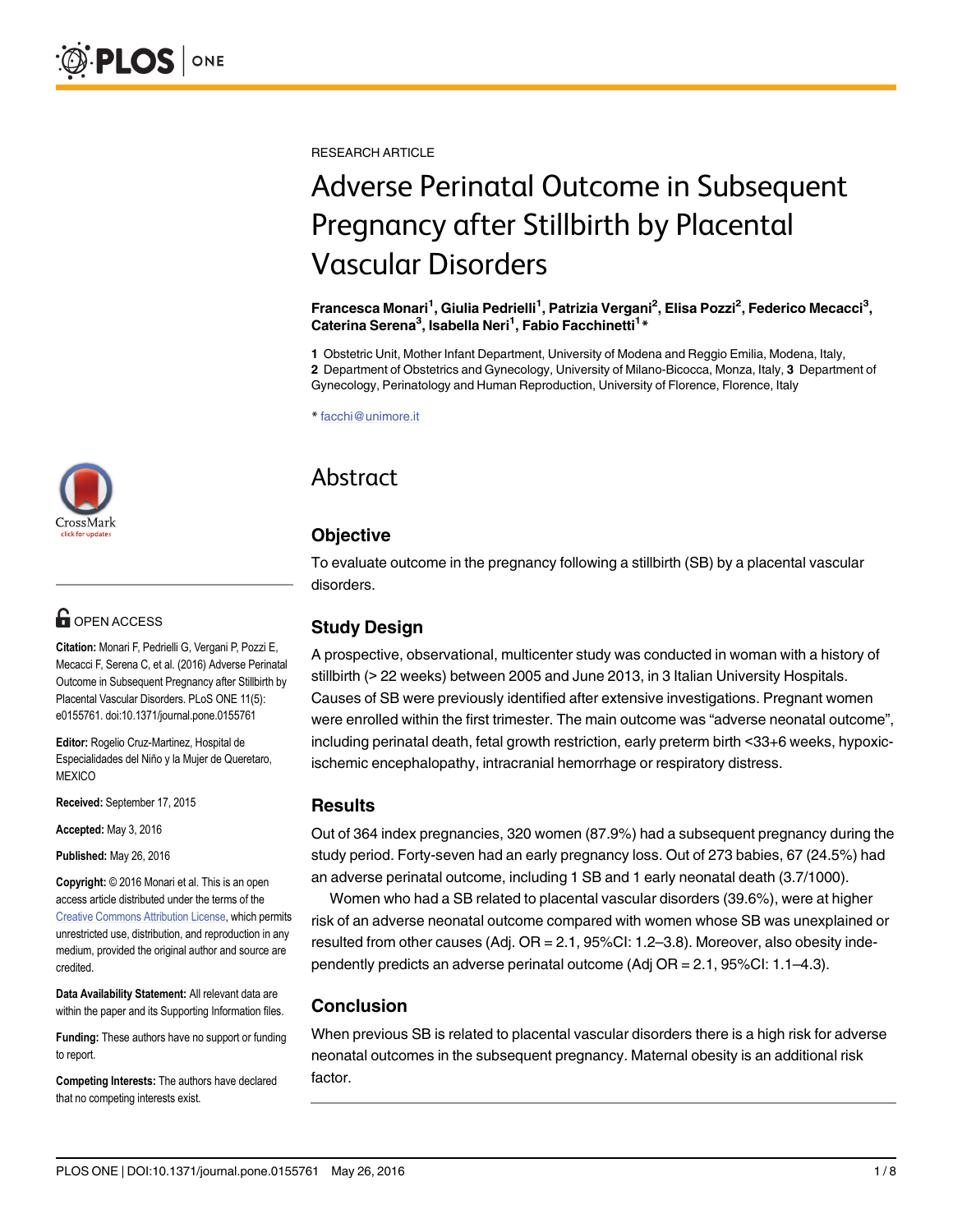#### <span id="page-1-0"></span>Background and Objective

Although stillbirth (SB) is one of the most common adverse events in pregnancy in Western countries, there is a paucity of information regarding the management and outcome of the subsequent pregnancy  $[1]$ . Thus, one great challenge is how to best counsel families regarding their recurrence risk of SB and the optimal management of a subsequent pregnancy.

Several case series and meta-analyses reported a 2 to 10-fold increase in the risk of SB in women with a previous fetal demise compared to the general population  $[2-4]$  $[2-4]$  $[2-4]$ .

Apart from recurrence, a history of SB was also associated with an increased rate of complications (placental abruption, preterm delivery, low birth-weight, and preeclampsia) in the subsequent pregnancy  $[5, 6]$  $[5, 6]$  $[5, 6]$  $[5, 6]$ . Small studies reported that adverse perinatal outcomes are increased in women where previous SB was related to a "placental insufficiency"  $[7-10]$  $[7-10]$  $[7-10]$ .

On the opposite, the risk of recurrence was similar to the general population in those with SB previously classified as "unexplained"  $[7, 11, 12]$  $[7, 11, 12]$  $[7, 11, 12]$  $[7, 11, 12]$  $[7, 11, 12]$  $[7, 11, 12]$ 

Moreover, the management of pregnancy after SB include an increased rate of cesarean section and induction of labor, either because of medical concerns as well as due to patient and/or provider anxiety.

The aim of this study is to look at adverse perinatal outcome in pregnancies after SB by placental insufficiency compared to other causes of previous SB.

#### Materials and Methods

We conducted a prospective, observational, multicenter study that involved three University Hospitals in Northern Italy (Modena, Monza and Firenze) who managed both high-and lowrisk-population. The total number of deliveries at the 3 centers during the study period was 62730.

All cases of fetal death after 22 weeks of gestation were registered in a perinatal database, and each case of SB underwent the same work-up. This included a careful collection of information on obstetric history, the circumstances and causes of the SB, placenta histology, stillborn autopsy, microbiological evaluation, chromosome analysis, and neonate inspection by a neonatologist. Most relevant cause of death and associated conditions were audited by a multidisciplinary team (obstetrician, pathologist, neonatologist, and microbiologist) according to the CoDAC classification [[13\]](#page-7-0). A comparison of different classifications demonstrated that CoDAC performs better in term of retaining important information and ease of use, reporting also a low proportion of unexplained cases  $[14–15]$  $[14–15]$  $[14–15]$  $[14–15]$  $[14–15]$ .

In the period January 2005-June 2013, every woman with a history of SB who presented at the above centers during her first subsequent pregnancy was enrolled, before 12 weeks of gestation. All women lived in Northern Italy and had full access to medical care. For each woman, the obstetric history and lifestyle were assessed. A pre-pregnancy body mass index (BMI)  $\geq$  30 kg/m2 was defined as obesity. Information regarding prenatal care, invasive tests, prophylaxis and/or treatment during pregnancy was also collected. Gestational age at delivery, mode of delivery, complications and neonatal outcomes were recorded. Birth-weight centiles were calculated with customized rather than population curves  $[16]$  $[16]$ ; this means that maternal age, prepregnancy BMI, parity and ethnicity were considered in addition to gestational age and gender. Fetal growth restriction was defined as a birth-weight below the  $10<sup>th</sup>$  centile according to customized curves. Miscarriage <12 weeks of gestation defined an early pregnancy loss.

For comparison, we collected data from the general population of parous women who delivered a live born baby at the 3 hospitals, during the study period.

The primary outcome was a composite "adverse neonatal outcome", which included perinatal death, fetal growth restriction, early preterm birth ( $\leq 33^{+6}$  weeks), hypoxic-ischemic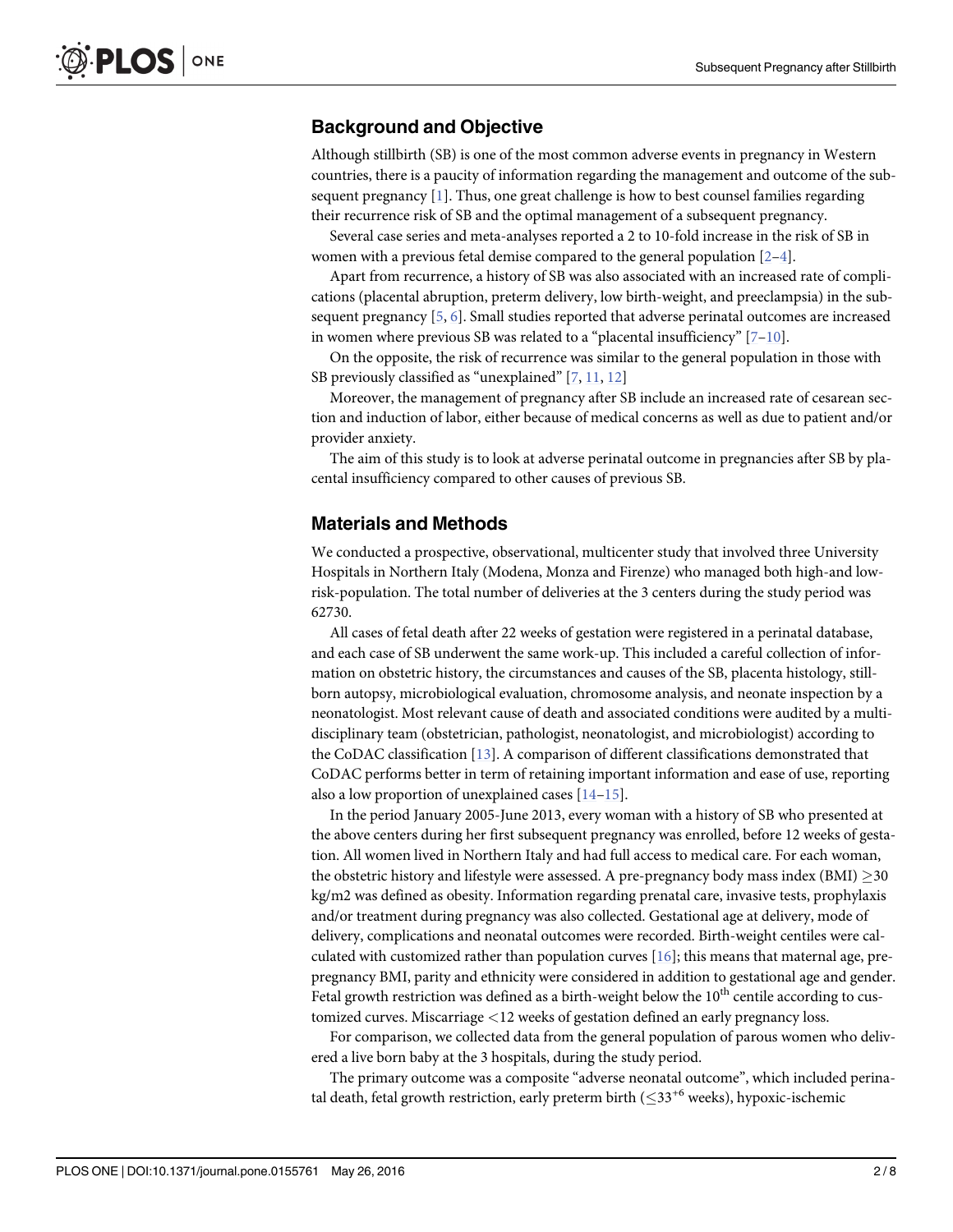<span id="page-2-0"></span>encephalopathy, intracranial hemorrhage or respiratory distress requiring ventilation. Pregnancy with prior SB due to placental vascular disorders (abruption, infarcts, insufficiency, Antiphospholipid Antibodies Syndrome, fetal growth restriction, severe preeclampsia) were compared to remnant SB, either unexplained or due to other causes. Secondary outcomes included separately the prevalence of SB/perinatal death, the rate of fetal growth restriction, low birth weight, preterm delivery (<37 weeks), and cesarean section.

Data were analyzed using Statistical Package for the Social Sciences Version 20.0 (SPSS Inc., Chicago, IL, USA). Continuous variables with normal distribution are expressed as means ± standard deviation, and categorical variables are expressed as frequencies and percentages. Odd Risk (OR) with 95% confidence interval (CI) was computed when appropriate.

Study was approved by Ethics Committees of the Universities of Modena, Firenze and Monza. All women provided written informed consent.

#### **Results**

The cohort included 364 women with a history of ante-partum SB (index pregnancy) of which 322 women became pregnant during the observation period (subsequent pregnancy). The mean gestational age at enrollment was  $7^{+5}$  weeks (range: 4–12 weeks).

One woman had a twin pregnancy, and another one had quadruplets. Four women were lost to follow up. Thus, the complete maternal and neonatal outcomes were obtained in 320 pregnancies giving birth to 273 babies. An early pregnancy loss occurred in 47 women (14.7%, Fig 1).



#### Fig 1. The flow chart of the study.

doi:10.1371/journal.pone.0155761.g001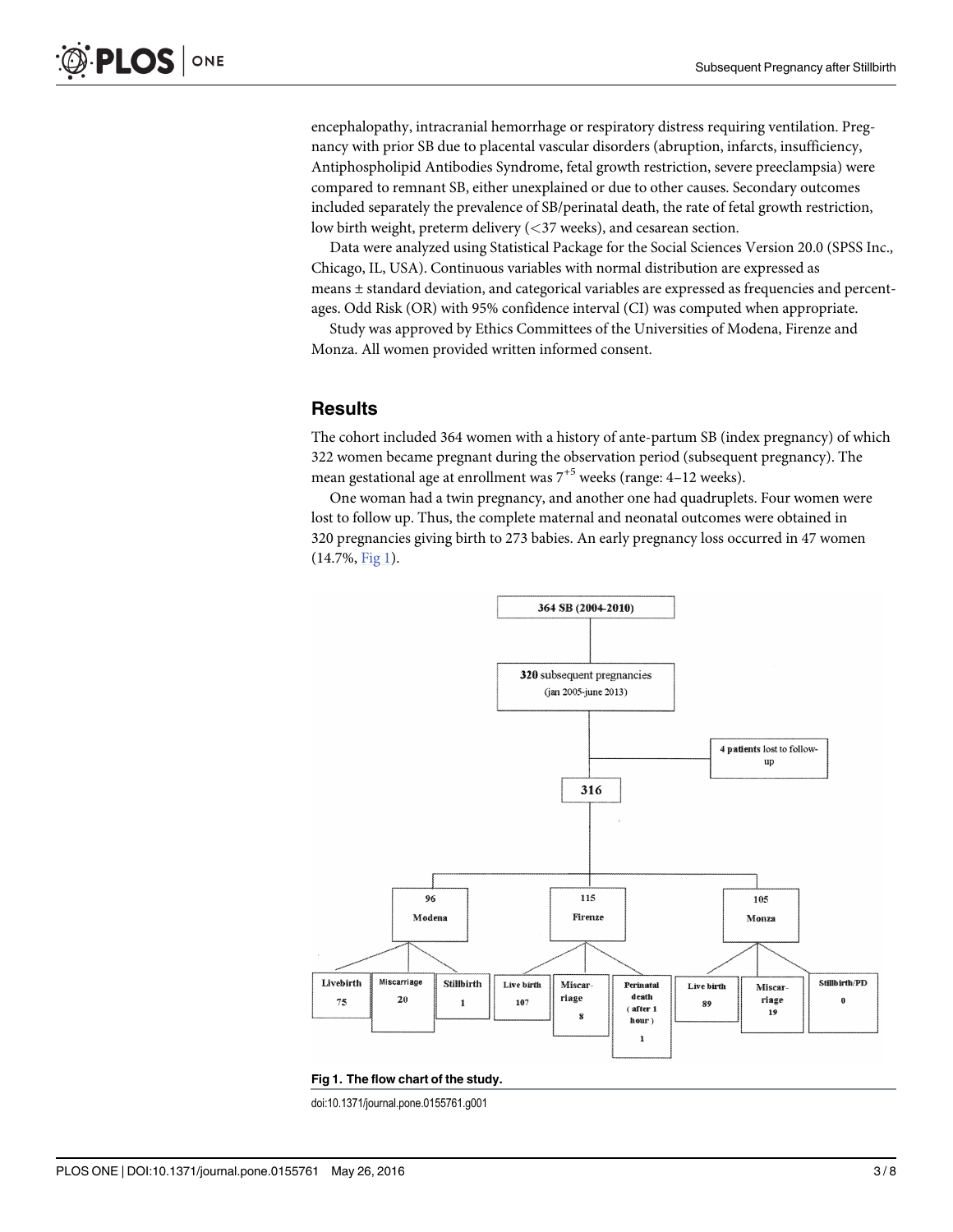<span id="page-3-0"></span>Out of 273 neonates, one was stillborn because of placental abruption (3.7/1000) and 1 died at first hour of life because of asphyxia (3.7/1000). In the same period, the rate of SB and early neonatal death in the general population was 4.9/1000 and 2.6/1000, respectively.

In the subsequent pregnancy, 37.8% of the mothers had an age >35 years. For this reason, 37.2% of the women received a genetic amniocentesis. Obesity rate increased from 10.0 to 15.6% (OR = 1.67; 95%CI: 1.0–2.7) compared with the index pregnancy. Moreover, a lower percentage of women received <4 antenatal visits (9/320 vs 125/320; OR = 0.05; 95%CI: 0.0– 0.1) and <2 ultrasound examinations (5/320 vs 131/320; OR = 0.02; 95%CI: 0.0–0.1) compared with their index pregnancy.

All women had been screened for thrombophilia after SB, and 40 (14.9%) tested positive, which included 35 for congenital thrombophilia (factor V Leiden or factor II G20210A mutation) and 5 women for acquired thrombophilia (anti-cardiolipin antibodies and lupus anticoagulants). These latter received both low-dose aspirin plus low-molecular weight heparin (LMWH) prophylaxis.

The frequency of cases with SB related to placenta vascular disorders was 39.6% (108/273) while in 16.1% SB was related to other causes (44/273). In the remnant 44.3% SB was unexplained (Table 1). The composite adverse neonatal outcome occurred in 67 cases (24.5%), equally distributed in the 3 centers [\(Fig 1](#page-2-0)). Adverse neonatal outcome were more prevalent in cases with a previous placenta vascular disorders SB (32.4%) compared with cases where SB was related to other causes or unexplained (19.4%) (35/108 vs 32/165; OR: 2.00, 95%CI: 1.14– 3.48,  $p = 0.015$ ) (Table 1).

At univariate analysis, other factors were associated with adverse neonatal outcome, such as obesity (17/67 vs 28/206,  $p = 0.038$ ), LMWH prophylaxis (38/67 vs 85/206,  $p = 0.039$ ) and a trend with smoking (9/67 vs 16/206,  $p = 0.16$ ). At multivariate regression, adverse neonatal outcome was predicted by maternal obesity and SB related to placental vascular disorders (chisquared: 10.45,  $p = 0.03$ ; R squared: 0.038) [Table 2.](#page-4-0)

Women with SB related to placenta vascular disorders were at high risk for very low birth weight (OR: 3.65, 95%CI: 1.09–12.19, p = 0.03), preterm birth (OR: 1.95, 95%CI: 1.06–3.61,

| Table 1. Adverse neonatal outcome in relation to cause of previous SB. |  |
|------------------------------------------------------------------------|--|
|------------------------------------------------------------------------|--|

| Previous cause of death *                   | Adverse neonatal outcomes 67 | Uneventful pregnancy 206 | OR (95% C.I.)*    |
|---------------------------------------------|------------------------------|--------------------------|-------------------|
| <b>PVD (108)</b>                            | $35(52.2)+$                  | 73 (35.4)                | $1.96(1.1 - 3.5)$ |
| Abruptio (12)                               |                              |                          |                   |
| Infarcts/insufficiency (39)                 |                              |                          |                   |
| Antiphospholipid Antibodies Syndrome (3)    |                              |                          |                   |
| IUGR(51)                                    |                              |                          |                   |
| Severe preeclampsia (3)                     |                              |                          |                   |
| <b>Other (44)</b>                           | 11 (16.4)                    | 33(16)                   | $1.03(0.5-2.2)$   |
| Infections (14)                             |                              |                          |                   |
| Congenital anomalies (16)                   |                              |                          |                   |
| Diabetes (2)                                |                              |                          |                   |
| Extreme prematurity/cerebral hemorrhage (5) |                              |                          |                   |
| Hydrops (7)                                 |                              |                          |                   |
| Twin to twin transfusion syndrome (0)       |                              |                          |                   |
| Unexplained (121)                           | 21(31.3)                     | 100 (48.5)               | $0.48(0.3-0.9)$   |

+ Numbers with % in brackets.

doi:10.1371/journal.pone.0155761.t001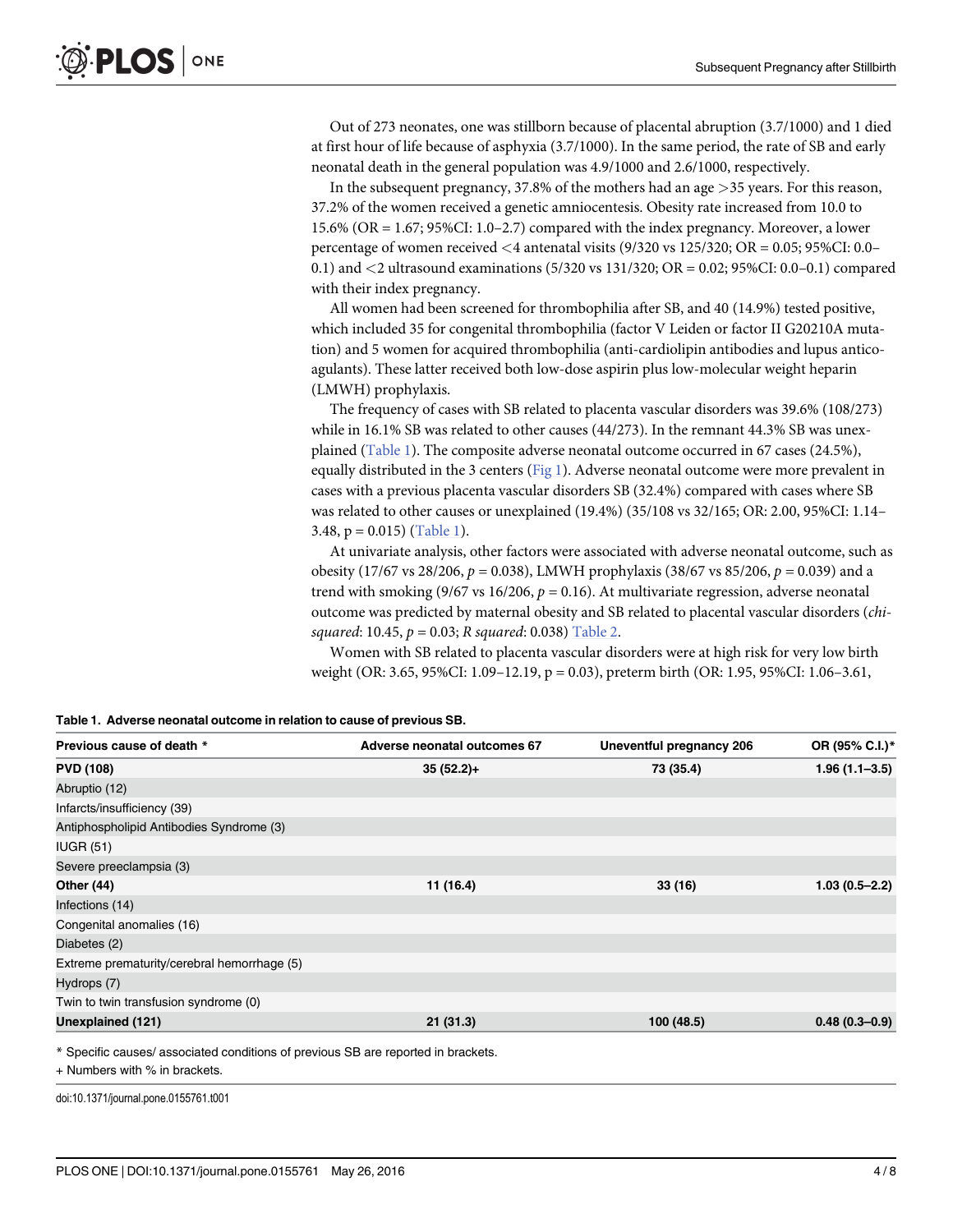<span id="page-4-0"></span>

|                                 | OR (95% C.I.)     | Adjusted OR (95% C.I.) | $p =$ |
|---------------------------------|-------------------|------------------------|-------|
| Adverse neonatal outcome        |                   |                        |       |
| Factors*                        |                   |                        |       |
| Obesity                         | $2.16(1.0-4.5)$   | $2.1(1.1-4.3)$         | 0.031 |
| Previous SB related to PVD      | $1.96(1.1 - 3.5)$ | $2.1(1.2-3.8)$         | 0.046 |
| Smoking                         | $1.9(0.9 - 4.7)$  |                        |       |
| Previous Unexplained SB         | <b>NS</b>         |                        |       |
| Age > 35 years                  | <b>NS</b>         |                        |       |
| Thrombophilia                   | <b>NS</b>         |                        |       |
| LMWH prophylaxis                | $2.1(1.2 - 3.9)$  | $\blacksquare$         |       |
| Ultrasounds < 2 exams           | <b>NS</b>         |                        |       |
| Antenatal visits < 4            | <b>NS</b>         |                        |       |
| <b>Fetal Growth Restriction</b> |                   |                        |       |
| Factors*                        |                   |                        |       |
| Obesity                         | $2.0(1.0-4.2)$    | $2.59(1.21 - 5.5)$     | 0.009 |
| Previous SB related to PVD      | $2.3(1.2 - 4.2)$  |                        |       |
| Smoking                         | $2.6(1.1-6.4)$    |                        |       |
| Previous Unexplained SB         | <b>NS</b>         |                        |       |
| Age >35 years                   | <b>NS</b>         |                        |       |
| Thrombophilia                   | <b>NS</b>         |                        |       |
| LMWH prophylaxis                | $2.3(1.2 - 4.4)$  | ٠                      |       |
| Ultrasounds < 2                 | <b>NS</b>         |                        |       |
| Antenatal visits < 4            | <b>NS</b>         |                        |       |

#### [Table 2.](#page-3-0) Factors associated with adverse neonatal outcome or FGR (univariate analysis and logistic regression).

doi:10.1371/journal.pone.0155761.t002

 $p = 0.03$ ) and cesarean section (OR: 1.80, 95%CI: 1.09–2.97,  $p = 0.02$ ) respect with women where SB was related to other causes/ unexplained.

At univariate analysis, fetal growth restriction was associated with obesity (16/56 vs 29/217,  $p = 0.011$ ), SB related to placenta vascular disorders (29/56 vs 79/217,  $p = 0.03$ ), smoking (9/56 vs 16/217,  $p = 0.04$ ) and LMWH prophylaxis (34/56 vs 9/217,  $p = 0.01$ ). At multivariate regression only maternal obesity predicted fetal growth restriction (*chi-squared*: 13.20,  $p = 0.01; R$ squared: 0.047) Table 2.

The case of recurrent SB occurred at 31+5 weeks in a young overweight Indian woman with congenital thrombophilia (factor II G20210A mutation) because of placental abruption. The stillborn had recurrent severe fetal growth restriction ( $\lt 3^{rd}$  centile). Patient had received 9 antenatal visits and 5 ultrasound examinations with Doppler velocimetry. Her previous SB had occurred at 28 weeks. The case of neonatal death occurred in a young healthy Italian woman at 39 weeks gestation. After an emergency cesarean section because of an abnormal non-stress test, she delivered a live born baby with severe growth restriction ( $\lt 3^{rd}$  centile) and a 5-minute Apgar score of 3. Despite resuscitation, the baby died 1 hour after birth. She had received amniocentesis, 7 antenatal visits and 5 ultrasound examinations with Doppler velocimetry. Previous SB had occurred at term. In both cases, the previous SB was classified as the result of placental vascular disorders. Both women had received LMWH prophylaxis.

[Table 3](#page-5-0) compares the outcomes in the subsequent pregnancies and those in the general population of multiparous women attending the 3 hospitals. The rate of preterm birth  $(*37* weeks)$ was significantly higher in the subsequent pregnancies (18.7% versus 9.2%, OR = 2.4, 95%CI: 1.7–3.2) than in the general population. The same occurred for low birth weight babies (17.9% vs 9.2%, OR = 1.8, 95%CI: 1.3–2.4). Moreover, the rate of cesarean section (37.1% vs 24.7%,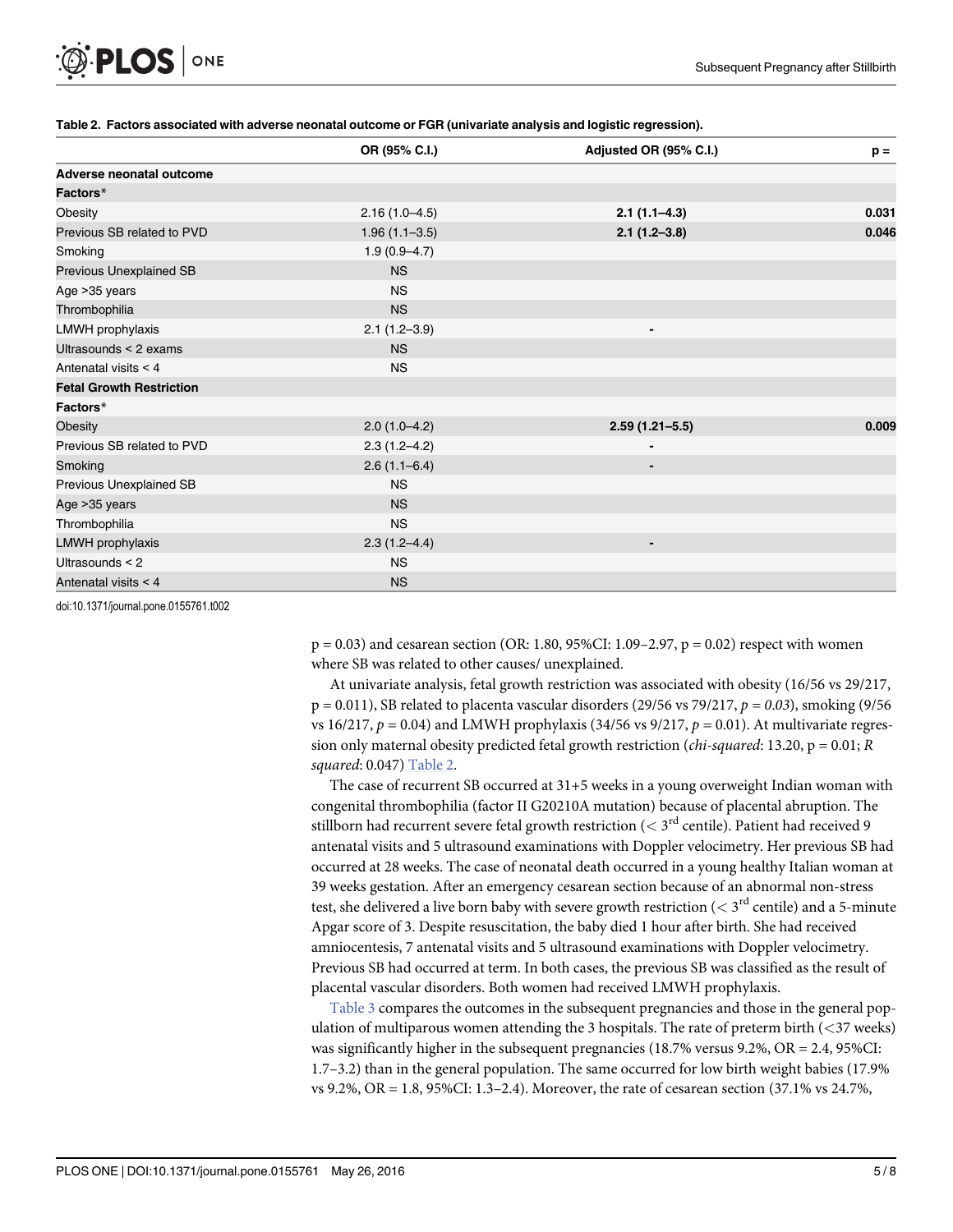|                          | Subsequent pregnancy/neonates 269/273 | <b>Multiparous population 32,568</b> | OR (95%CI)         |
|--------------------------|---------------------------------------|--------------------------------------|--------------------|
| <b>Gestational age</b>   |                                       |                                      |                    |
| < 33+6 weeks (<237d)     | 18(6.7%)                              | 1475 (4.5%)                          | $1.5(0.93 - 2.45)$ |
| 34-36+6 weeks (238-258d) | 33(12.3%)                             | 1523 (4.7%)                          | $2.8(2.0-4.1)$     |
| > 37 weeks (>259d)       | 218 (81%)                             | 29570 (90.8%)                        | $0.4(0.3-0.6)$     |
| <b>Mode of delivery</b>  |                                       |                                      |                    |
| Spontaneous labor        | 108 (39.7%)                           | 20060 (61.6%)                        | $0.3(0.3-0.4)$     |
| <b>Emergency CS</b>      | 11 (11.4%)                            | 1025 (5.1%)                          | $2.4(1.3 - 4.5)$   |
| Induction of labor       | 96 (36.1%)                            | 5640 (17.3%)                         | $2.6(2.1-3.4)$     |
| <b>Emergency CS</b>      | 24 (25%)                              | 1185 (21%)                           | $2.6(1.7-4)$       |
| Elective CS              | 65(24.2%)                             | 5840 (17.9%)                         | $1.5(1.1-1.9)$     |
| Birth- weight (grams)    |                                       |                                      |                    |
| < 1500                   | 13/237(4.8%)                          | 732 (2.2%)                           | $2.5(1.4-4.4)$     |
| 1501-2500                | 34/273 (12.4%)                        | 2272 (7.0%)                          | $1.9(1.3 - 2.7)$   |
| > 2501                   | 226/273(82.8%)                        | 29564 (90.8%)                        | $0.5(0.4-0.7)$     |

#### [Table 3.](#page-4-0) Outcomes of NP (excluding early pregnancy loss) compared with multiparous general population.

doi:10.1371/journal.pone.0155761.t003

<span id="page-5-0"></span>PLOS ONE

OR = 1.8, 95%CI: 1.5–2.3) and induction of labor (35.7% vs 17.3%, OR = 1.8, 95%CI: 1.4–2.3) were higher than in the general population.

Thrombophilic women were more likely to receive LMWH prophylaxis compared with those tested negative  $(31/40 \text{ vs } 92/228, \text{ OR } = 5.1; 95\% \text{ CI: } 2.3-11.2)$ . In the subset of thrombophilic women, the outcomes were unrelated to LMWH prophylaxis with the exception of an increased risk for low-birth-weight babies (13/31 vs 8/9; OR = 13.2; 95%CI: 5.0–34.8). Composite adverse neonatal outcomes were not different in trombophilic and not trombophilic women  $(13/40 \text{ vs } 48/229, \text{ OR} = 1.8; 95\% \text{ CI: } 0.9-3.8).$ 

#### Comment

Our findings confirm that the subsequent pregnancy after SB is associated with an increased risk of adverse outcomes (fetal growth restriction, preterm birth, etc), compared with the general multiparous population  $[17]$  $[17]$  $[17]$ . However, perinatal outcomes differ according to the cause of SB in the index pregnancy. Indeed, they were more frequent when SB was related to a placental vascular disorder. Anecdotally, also the two cases of recurrent perinatal death we observed occurred in women with prior SB associated with placental insufficiency.

This finding indicates an intrinsic risk of recurrence in such cases, as also suggested by histological observations [[18](#page-7-0)]. A support is given by Gordon et al., who demonstrated that a delivery of a small for gestational age baby in the first pregnancy is associated with an increased risk of SB in the second one [[19](#page-7-0)]. Recently, smaller studies demonstrated that prior placental SB is associated with fetal growth restriction and other complications in subsequent pregnancies [\[8,](#page-7-0) [9\]](#page-7-0). A large population-based study from Australia [[16](#page-7-0)] indicated that delivering a small for gestational age neonate in the first pregnancy increases the risk of SB in the next one, especially in premature birth. Moreover, women who experienced SB in their first pregnancy were more likely to have infant mortality in subsequent ones [\[20\]](#page-7-0).

All together, the above observations and our findings put forward the concept that a history of SB predicts increased risk for adverse perinatal outcomes in future pregnancies only if a placental insufficiency characterized the previous one. Indeed, when SB is related to a different cause, the occurrence of adverse perinatal outcome in the subsequent pregnancy is low. The logical consequence is the need to correctly classify each and every SB with thorough exams, (a procedure seldom applied), in order to counsel couples, as already suggested [[10](#page-7-0)].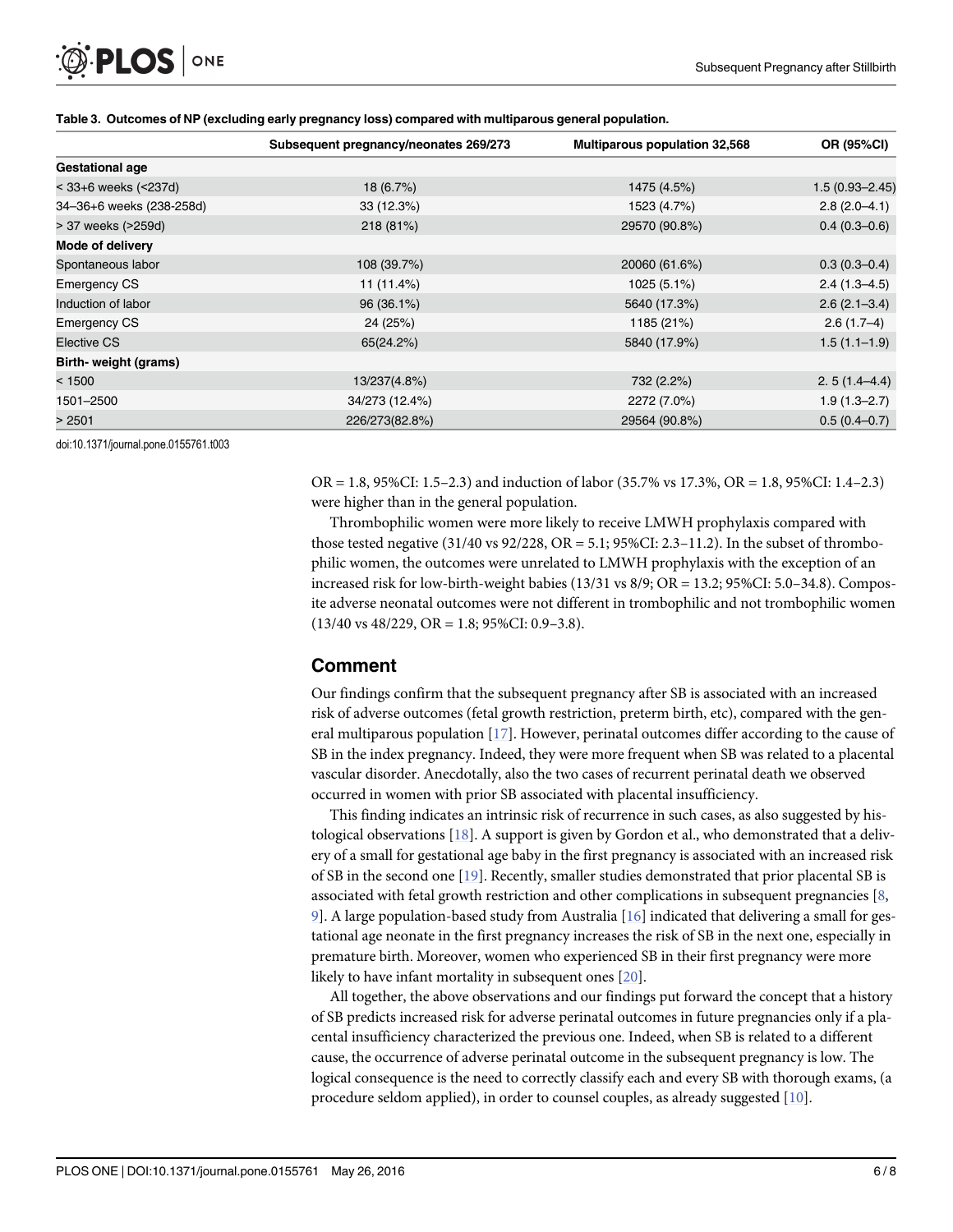<span id="page-6-0"></span>In addition to a positive history for placental vascular disorders, an adverse neonatal outcome was independently predicted by maternal obesity, which represents a well-documented risk factor for SB [[21](#page-7-0)– [22](#page-7-0)], while no correlation was found with a short inter-pregnancy interval (less than 6 months), as already reported [\[23\]](#page-7-0).

Overall, women with prior SB received a considerable amount of medical care in their subsequent pregnancy with more invasive procedures, ultrasound exams and antenatal visits compared with index pregnancy. Nonetheless, the prevalence of obesity increased by 50% in our cohort, while the rate of smoking remained stable. Thus, it is clear that our physicians did not effectively counsel women on how to reduce their SB risk, rather they increased rate of labor induction and elective cesarean section (indicated just for "previous SB") as already reported in the U.S. and Canada [3, [11](#page-7-0)]. As expected, thrombophilia was highly prevalent in the group of women with SB  $[24]$  $[24]$  $[24]$ . Although prophylaxis with LMWH proven to be without benefit  $[25]$  $[25]$  $[25]$ , even independently of thrombophilic status we observed an overtreatment with LMWH. Therefore, all the above interventions could be explained by patient/provider anxiety feelings.

The strengths of this study include its prospective design, early enrollment and a complete diagnostic evaluation of the causes and associated conditions of the previous SB. This cohort is one of the few with extensive details and prospective ascertainment of patients. The study limitations are the unknown rate of early pregnancy loss in the general population, which restricted the investigation of this negative outcome and the small sample size, which cannot allow evaluation of the rate of SB recurrence.

In conclusion, the subsequent pregnancy after SB is associated with an increased risk of adverse perinatal outcomes, only in case SB was associated with placental vascular disorders. Maternal obesity represents an additional risk factor. Efforts should be made to both identify causes of SB and reduce modifiable risk factors, such as obesity and smoking.

#### Supporting Information

[S1 Data](http://www.plosone.org/article/fetchSingleRepresentation.action?uri=info:doi/10.1371/journal.pone.0155761.s001). (XLS)

## Acknowledgments

We are indebted to Dr. Robert Silver for the relevant contribution of reviewing the manuscript. This research was presented as a poster (#  $574$ Poster IV Session) at the SMFM  $34<sup>rd</sup>$  meeting in New Orleans, February 2–7, 2014.

## Author Contributions

Conceived and designed the experiments: FF F. Monari PV F. Mecacci. Performed the experiments: F. Monari GP EP CS IN. Analyzed the data: F. Monari FF. Contributed reagents/materials/analysis tools: F. Monari FF PV F. Mecacci. Wrote the paper: F. Monari GP FF.

#### References

- [1.](#page-1-0) Flenady V, Koopmans L, Middleton P, Frøen JF, Smith GC, Gibbons K, et al. Major risk factors for stillbirth in high-income countries: a systematic review and meta-analysis. Lancet 2011; 16: 1331–1340.
- [2.](#page-1-0) Samueloff A, Xenakis EM, Berkus MD, Huff RW, Langer O. Recurrent stillbirth: significance and characteristics. J Reprod Med 1993; 38:883–886. PMID: [8277486](http://www.ncbi.nlm.nih.gov/pubmed/8277486)
- 3. Sharma PP, Salihu HM, Kirby RS. Stillbirth recurrence in a population of relatively low-risk mothers. Paediatr Perinat Epidemiol. 2007; 21 Suppl 1:24–30. PMID: [17593194](http://www.ncbi.nlm.nih.gov/pubmed/17593194)
- [4.](#page-1-0) Lamont K, Scott NW, Jones GT, Bhattacharya S. Risk of recurrent stillbirth: systematic review and meta-analysis. BMJ. 2015; 24; 350:h3080. doi: [10.1136/bmj.h3080](http://dx.doi.org/10.1136/bmj.h3080) PMID: [26109551](http://www.ncbi.nlm.nih.gov/pubmed/26109551)